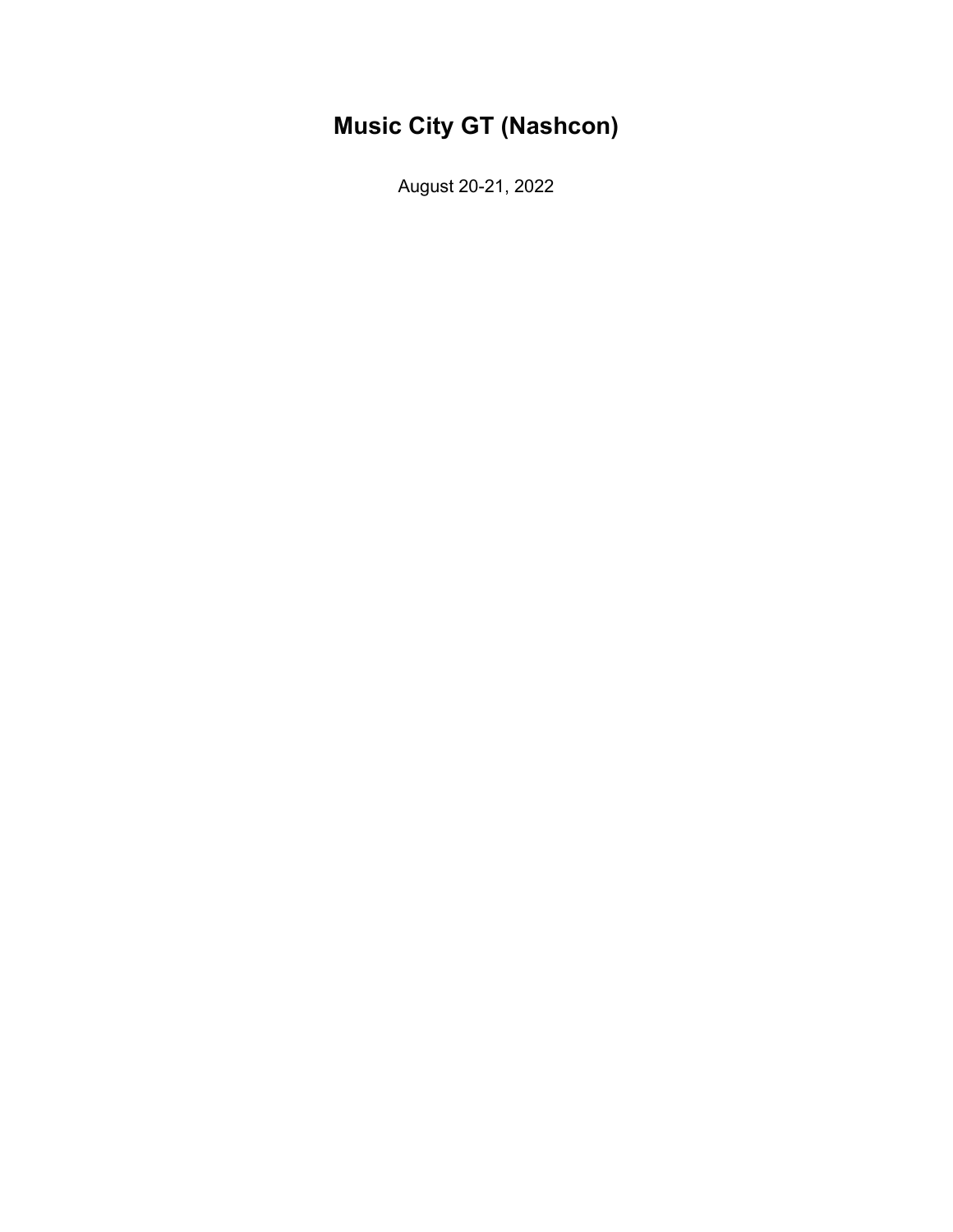## 1. **Introduction**

The Nashvillains are excited to bring the 9th age to Nashville! As part of this year's Nashcon convention, this tournament will follow the standard two-day, five-game structure.

## **2. About me**

In 1995 Alan Parrish got sucked into Jumanji and his life was transformed into a whirlwind of absolute chaos and disorder. One year later, the GW 5th ed battle book did the exact same thing to me. The only difference is after 26 years, Alan Parrish had enough and chose to escape.

A die hard supporter and collector since I first fell in love with the hobby, I was gutted when GW "Red Wedding'd" our beloved game. Most of the local meta moved to KoW but those of us who sought after an experience closer to 8th discovered T9A and formed 'the Nashvillains' gaming group in 2019. 3 years later we stand a loosely knit crew 10 members deep who pride ourselves in focusing on the enjoyment of the game in both victory and defeat. I enjoy playing the full spectrum of casual to competitive games as well as spreading the hobby to new faces. And while you'll most likely see me donning my cheeky Highborn on the pitch I'm actively collecting several other armies including VS, SA, EoS, O'n'G, WDG, SE, DL, and OK.

My fellow defenders of squarehammer, I can't thank you enough for helping plant the seed for something that will harvest bountiful yields in the years to come. And remember, friends don't let friends play soberhammer, so please visit the open bar but by all means please do so responsibly, for failure to finish a game due to toxic attacks is an automatic 0!

Dave Cicer"bro" **Nashvillain** 

#### **3. Venue**

Sheraton Music City 777 [McGavock](https://www.marriott.com/hotels/maps/travel/bnasi-sheraton-music-city-hotel/?maps) Pike Nashville, [Tennessee](https://www.marriott.com/hotels/maps/travel/bnasi-sheraton-music-city-hotel/?maps) 37214 615-885-2200

# **4. Signup**

For signups & list submission use New Recruit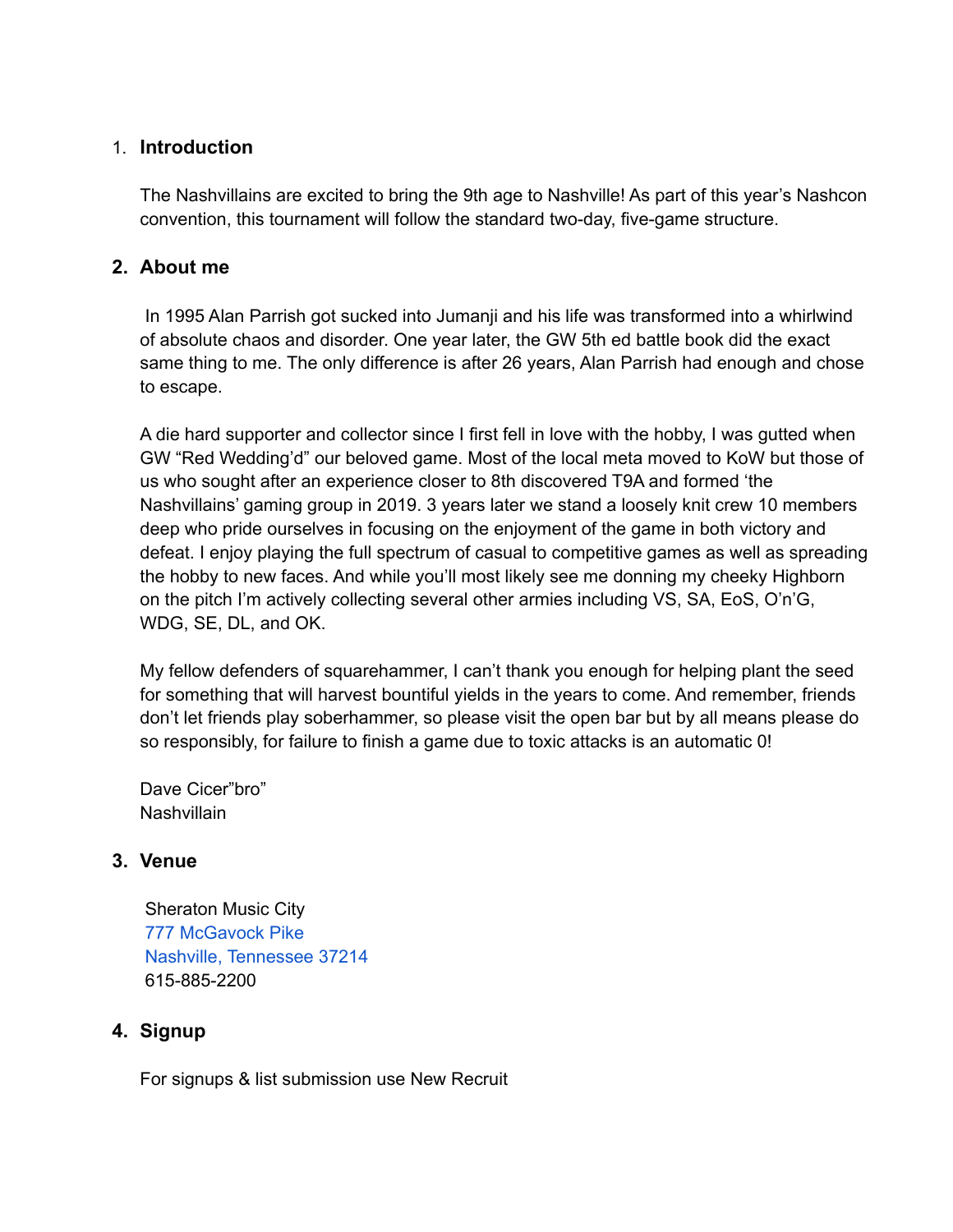For payment (\$50), please sign up through the Nashcon website <https://www.nashcon.org/>

Lists are due Friday, August 12th

### **5. Schedule**

a. Saturday, August 20th

| 8:00 AM                | Venue opens                           |
|------------------------|---------------------------------------|
| $8:00$ AM $-9:00$ AM   | Registration & setup                  |
| $9:00$ AM $-$ 11:30 AM | Game #1                               |
| $11:30$ AM $- 1:00$ PM | Pairing Process, Lunch, Paint Scoring |
| 1:00 PM $-$ 3:30 PM    | Game #2                               |
| $3:30$ PM $-$ 4:00 PM  | <b>Pairing Process</b>                |
| 4:00 PM $-6:30$ PM     | Game #3                               |

b. Sunday, August 21st

| 8:00 AM                 | Venue opens            |
|-------------------------|------------------------|
| $9:00$ AM $-$ 11:30 AM  | Game #4                |
| $11:30$ AM $- 12:30$ PM | Pairing Process, Lunch |
| $12:30$ PM $-3:00$ PM   | Game #5                |
| $3:15$ PM $-3:45$ PM    | <b>Awards Ceremony</b> |

#### **6. Rules**

- a. Basic
	- i. We'll be using the most recent Rule and Army Books as they will appear on August 1st, 2022 on the 9th age website at <https://www.the-ninth-age.com/community/index.php?simple-page/>
	- ii. Army lists are to be constructed using the 9th Age Army Books (www.the-ninth-age.com) of no more than 4,500 points and only armies from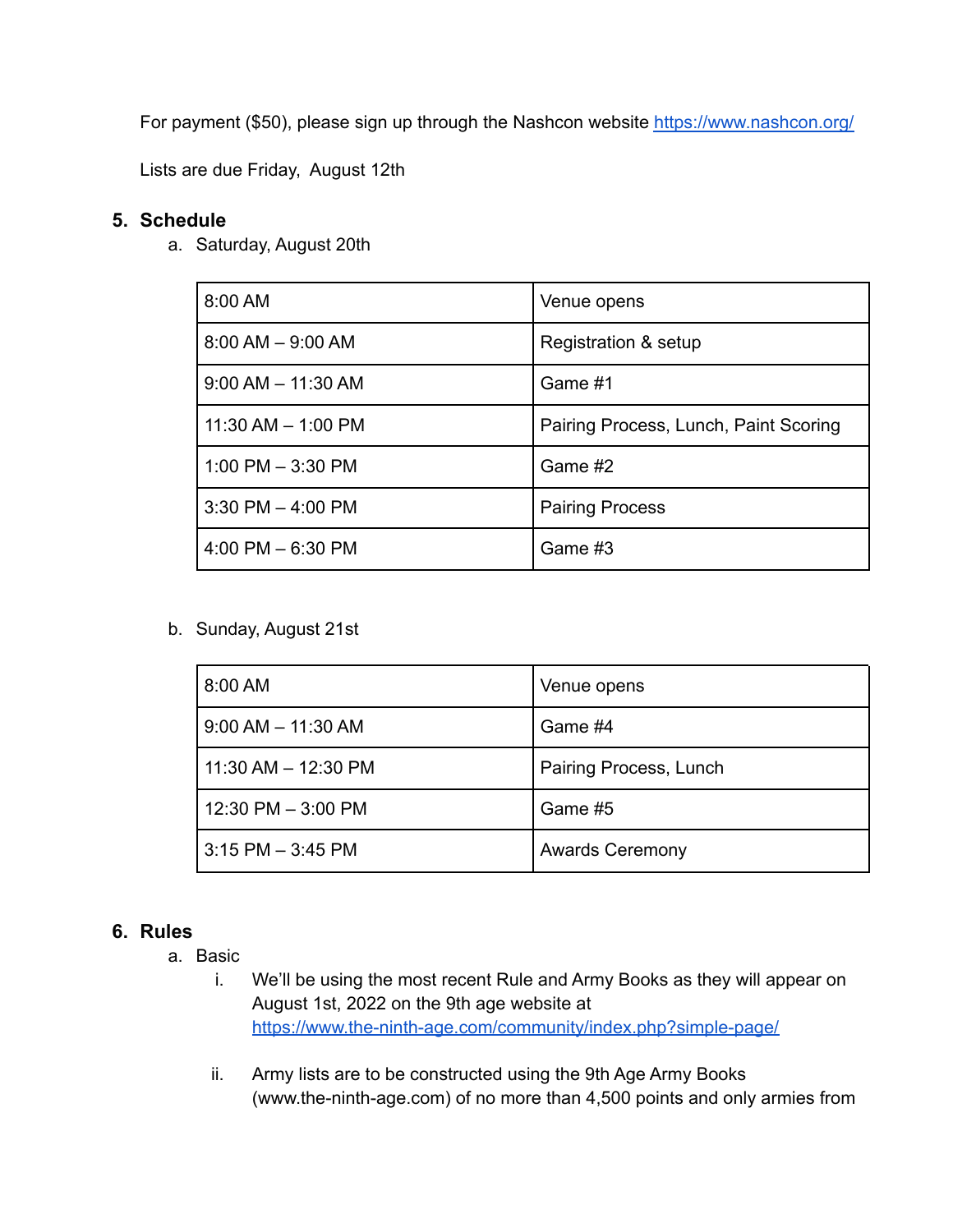the following lists will be allowed:

Beast Herds, Daemon Legions, Dread Elves, Dwarven Holds, Empire of Sonnstahl, Highborn Elves, Infernal Dwarves, Kingdom of Equitaine, Ogre Khans, Orcs & Goblins, Saurian Ancients, Sylvan Elves, The Vermin Swarm, Undying Dynasties, Vampire Covenant, Warriors of the Dark Gods, **Asklanders, Hobgoblins, Makhar, Cultists** & **Giants Supplement.**

iii. What you See is What you Get: While there are some instances where this is not that big of a deal, please restrain from the use of Skeletons as Zombies, Goblins Raiders as Orc 'Eadbashers, or Scraplings as Bruisers. If you have any questions, contact TO.

Try to also keep a similar scale within units. Proxied armies, units, and models. In order to ensure your opponent knows what he or she is up against, all proxied models and units **MUST BE LABELED**

- b. Requirements
	- i. Each unit consisting of 3 or more models needs to have a movement tray.
- c. Scoring
	- i. The total number of points available is 130 points, divided up as follows:

| <b>Battle points</b>                                                                                                                                                                                                                                                |        |
|---------------------------------------------------------------------------------------------------------------------------------------------------------------------------------------------------------------------------------------------------------------------|--------|
| Sportsmanship (judged by opponents)                                                                                                                                                                                                                                 |        |
| <b>Preparedness</b><br>Army list submitted through New Recruit before deadline (5 pts)<br>$\bullet$<br>www.newrecruit.eu<br>$\bigcirc$<br>Five printed copies of army list (5 pts)<br>Dice, magic cards, tape measure, counters, etc (3 pts)<br>$\bullet$           | 13 pts |
| Painting (judged by TO)<br>Most models have 3 basic colors painted (0-3pts)<br>$\bullet$<br>Every model and base is fully painted (0-3 pts)<br>Whole army has a cohesive theme (0-3 pts)<br>Awesome painting, conversions, going beyond the standard, etc (0-3 pts) |        |

ii. Battle Points (100 Points) During each game, there are up to 20 points that can be obtained. 17 of those points are won by achieving victory in a game. The remaining 3 points can be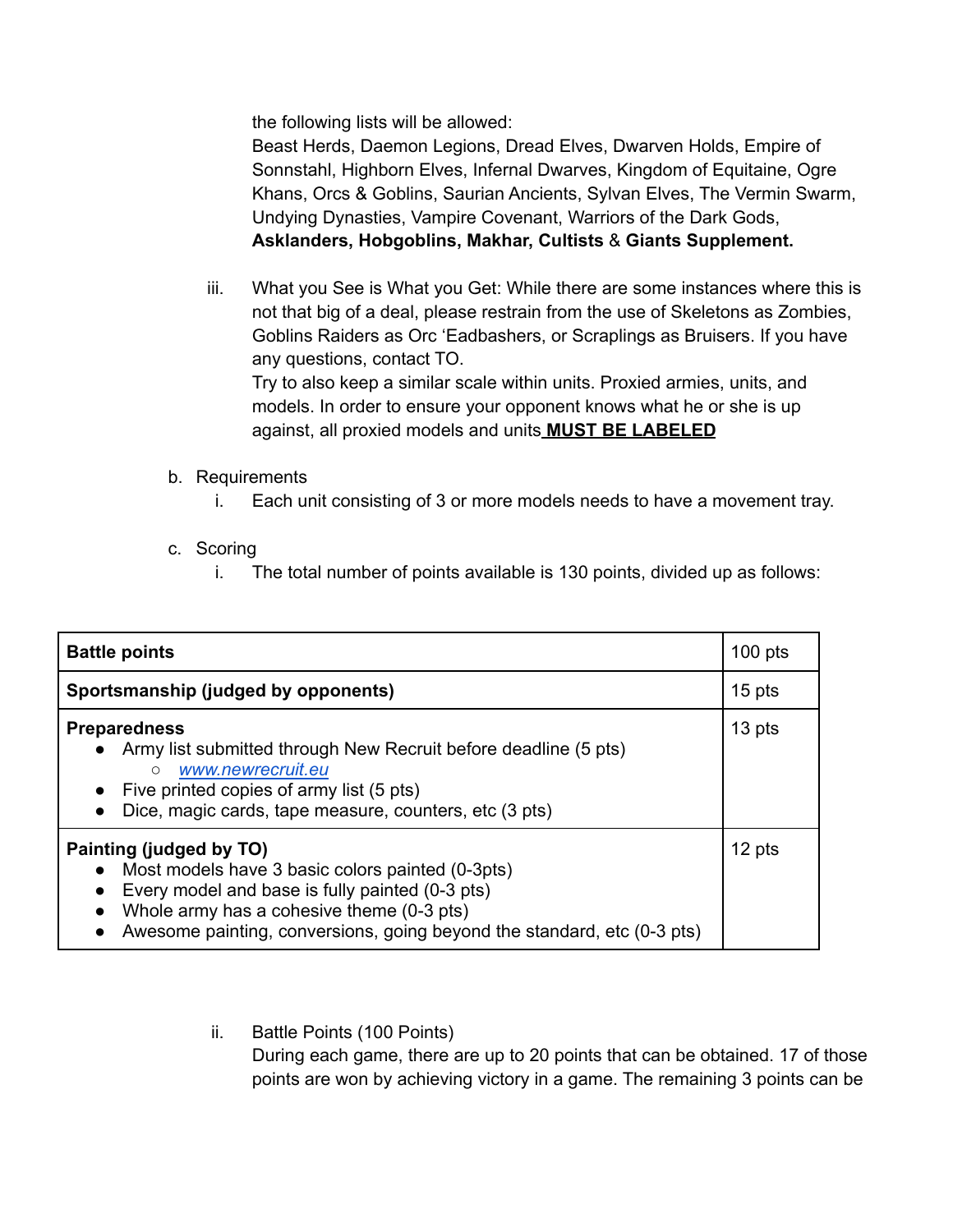| <b>Victory Point Difference</b>    |                                                                        | <b>Battle Points</b> |    |
|------------------------------------|------------------------------------------------------------------------|----------------------|----|
|                                    | <b>Percentage of</b> (if playing with<br>Army Points 4500 Army Points) | <b>Winner Loser</b>  |    |
| $0 - 5%$                           | $0 - 225$                                                              | 10                   | 10 |
| $>5-10%$                           | 226-450                                                                | 11                   | 9  |
| $>10-20%$                          | 451-900                                                                | 12                   | 8  |
| $>20-30%$                          | 901-1350                                                               | 13                   | 7  |
| $>30-40%$                          | 1351-1800                                                              | 14                   | 6  |
| $>40-50%$                          | 1801-2250                                                              | 15                   | 5  |
| $>50-70%$                          | 2251-3150                                                              | 16                   | 4  |
| >70%                               | >3150                                                                  | 17                   | 3  |
| <b>Winning Secondary Objective</b> |                                                                        | $+3$                 | -3 |

won by scoring the Secondary Objective.

iii. Sportsmanship

At the end of each game you will be given a scoresheet where you can score your opponent's display of sportsmanship from 1-3. This score is completely up to you so make sure to take into consideration the opponent's attitude, readiness, and demeanor.

**Remember!** We're all competing in a painted miniatures tournament. Win or lose, don't be a… ;)

- d. Terrain
	- i. All forests, hills, and buildings follow rules as described on pages 69-72 of the base rulebook.
	- ii. Each table will consist of a combination of hills, forests, walls, ponds, fields and buildings.
	- iii. Terrain is pre-set. Please try to return any terrain that gets moved during the game to its original position.